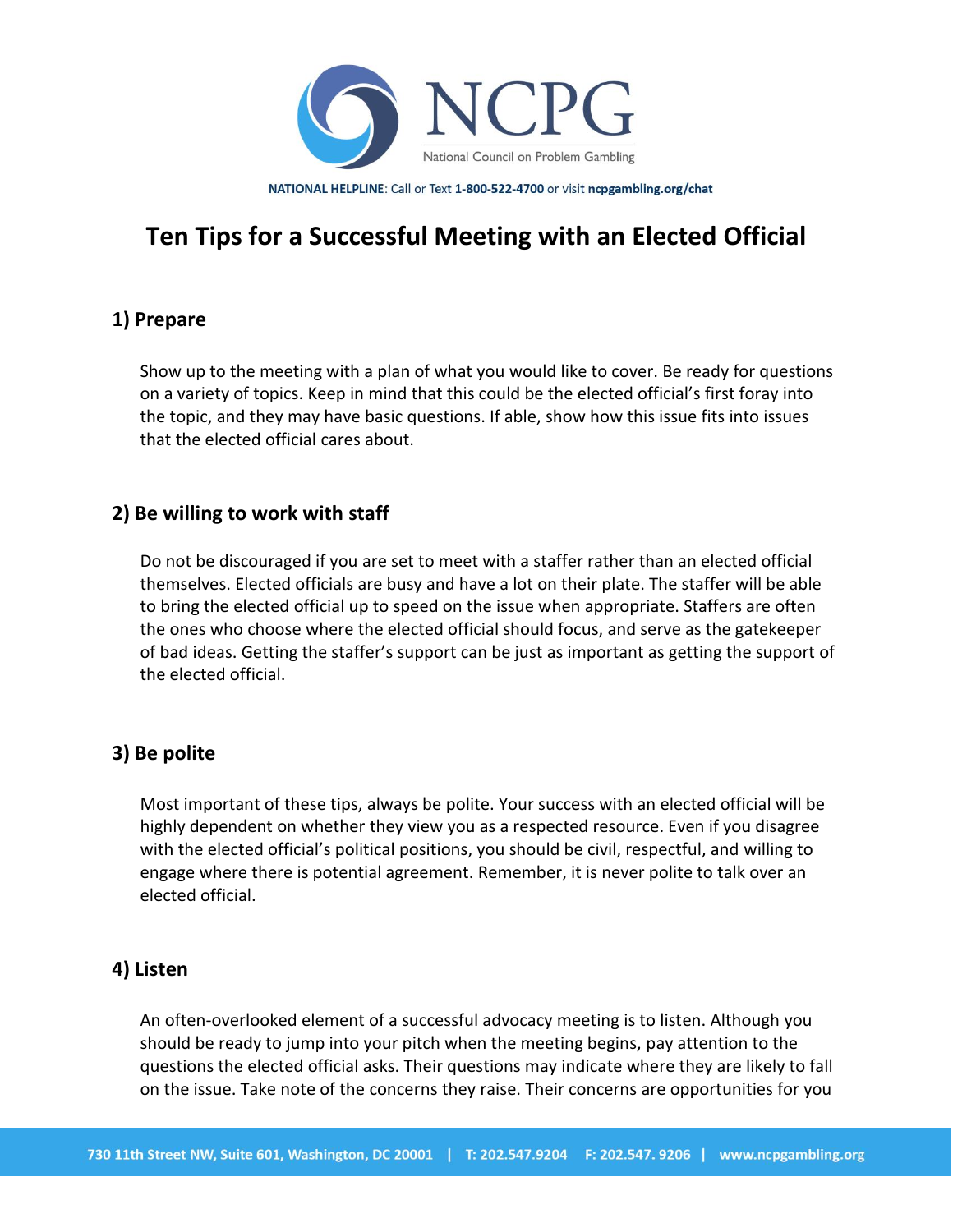

NATIONAL HELPLINE: Call or Text 1-800-522-4700 or visit ncpgambling.org/chat to present information that will lessen their concerns, even if it is in a follow-up message or future meeting.

# **5) Tell your story, but also use data and facts**

Don't be afraid to tell the story of how you got involved with problem gambling, and why you care about the issue. However, when homing in on details, use data and facts to show why you believe your position to be correct. Stating that you view dedicated funding to problem gambling as the right thing to do can be bolstered by showing the number of people suffering from gambling addiction, how the government treats other addictions, and how recovery is possible.

#### **6) Keep track of time**

Often, you will only have a few minutes with an elected official. Keep track of where you are in your pitch and work to get to most of it. If you feel you are getting bogged down by a specific topic, do not be afraid to suggest you answer questions about it after you finish the pitch. However, if an elected official wants to delve into a specific topic, do not discourage them, but work to explain how it relates to the other aspects of your pitch.

#### **7) Have an "ask"**

Make sure to include what you would like to see come from the meeting. It is not uncommon for elected officials to ask, "what do you want me to do?" Make sure you have a specific ask so that they do not feel you are wasting their time. Many elected officials do not have time for purely background meetings, they want to know what you want from them, even if it is a simple ask.

#### **8) Ask how you can make their job easier**

One thing is true of nearly all elected officials and their staffs – they are busy. At the end of the meeting, do not hesitate to ask how you can be most helpful to them. They may ask for more research, for you to attempt to draft something, or for you to simply reach back out